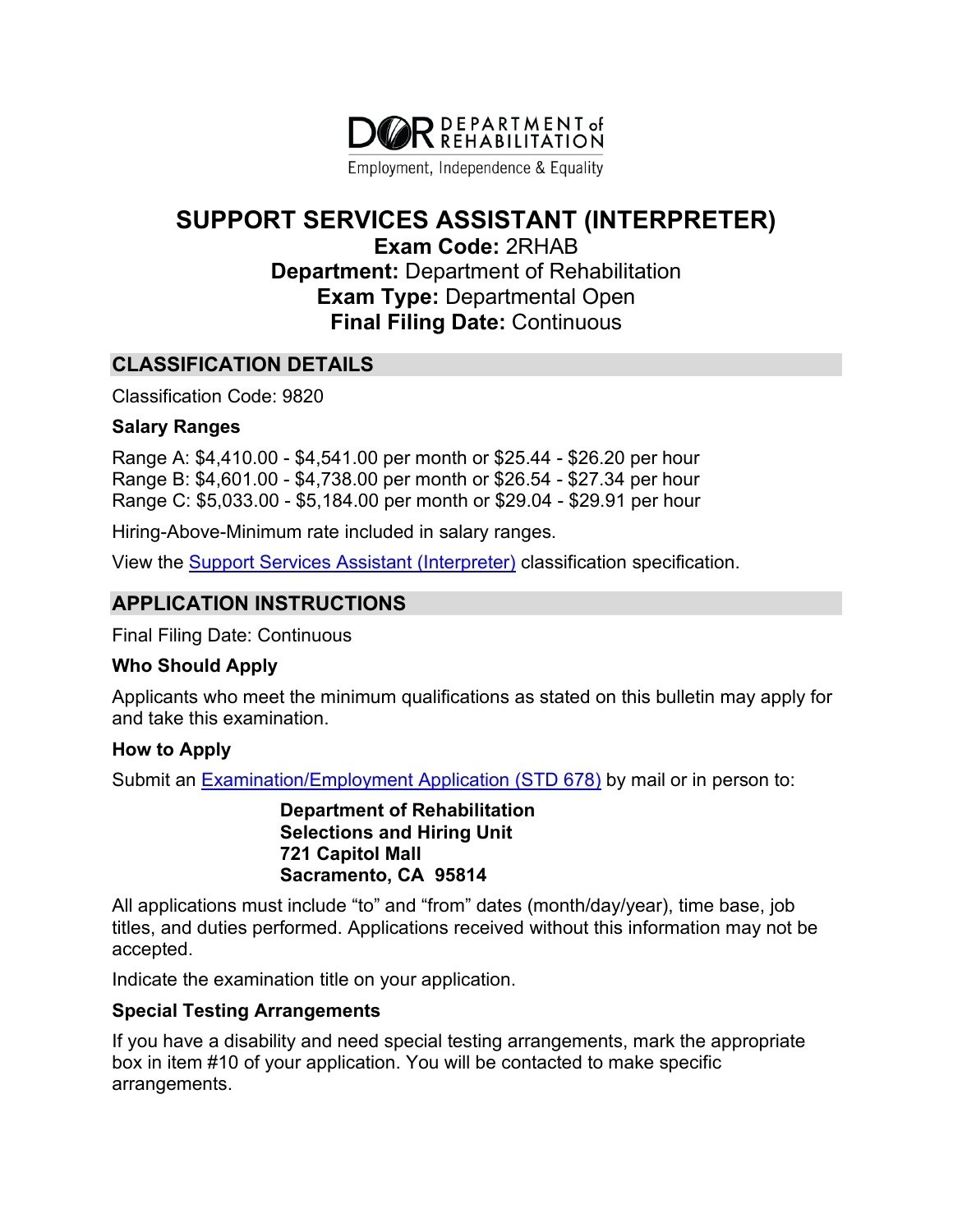# **TESTING PERIOD**

Test dates are determined by the Department and can be set at any time as needs warrant. Applicants will be notified by mail when test dates are set.

Testing periods for this examination are **January 1 - June 30** and **July 1 - December 31**. An applicant may be tested once during any testing period.

## **MINIMUM QUALIFICATIONS**

All applicants must meet the education and/or experience requirements as stated on this bulletin by the cut-off date for each examination administration. Part-time or full-time jobs, regardless of whether paid or volunteer positions, and inside or outside California state service will count toward experience.

**Special Requirement:** Proficiency in facilitating communication between hearing impaired and hearing persons individually and/or in large groups using American Sign Language and spoken language.

**And**

**Experience:** Equivalent to six months' experience providing interpreting services to hearing impaired persons. **Or**

**Certificate:** Possession of at least one valid certificate issued by the Registry of Interpreters for the Deaf.

Note: Applicants must include their certificate #, title, and expiration date on the application.

# **SPECIAL PERSONAL CHARACTERISTICS**

Neatness, willingness to follow directions; sensitivity to the communication process between hearing impaired and hearing persons and the needs of the persons involved in that process; and ability to maintain confidentiality. Some positions may require driving. For those positions, possession of a valid California driver license will be required. Applicants who do not possess this license will be admitted to the examination but must secure the license prior to appointment.

## **POSITION DESCRIPTION**

A Support Services Assistant (Interpreter), under direct supervision, facilitates communication between hearing impaired and hearing persons; serves as interpreter; accompanies staff members to places of business where services are otherwise unavailable; performs interpreting services individually or in group settings, including hearings, for an audience, at an assembly or meeting, or for consumers who are State employees; may perform other services unique to hearing impaired persons and other job-related services as required.

Positions exist in various locations throughout the state.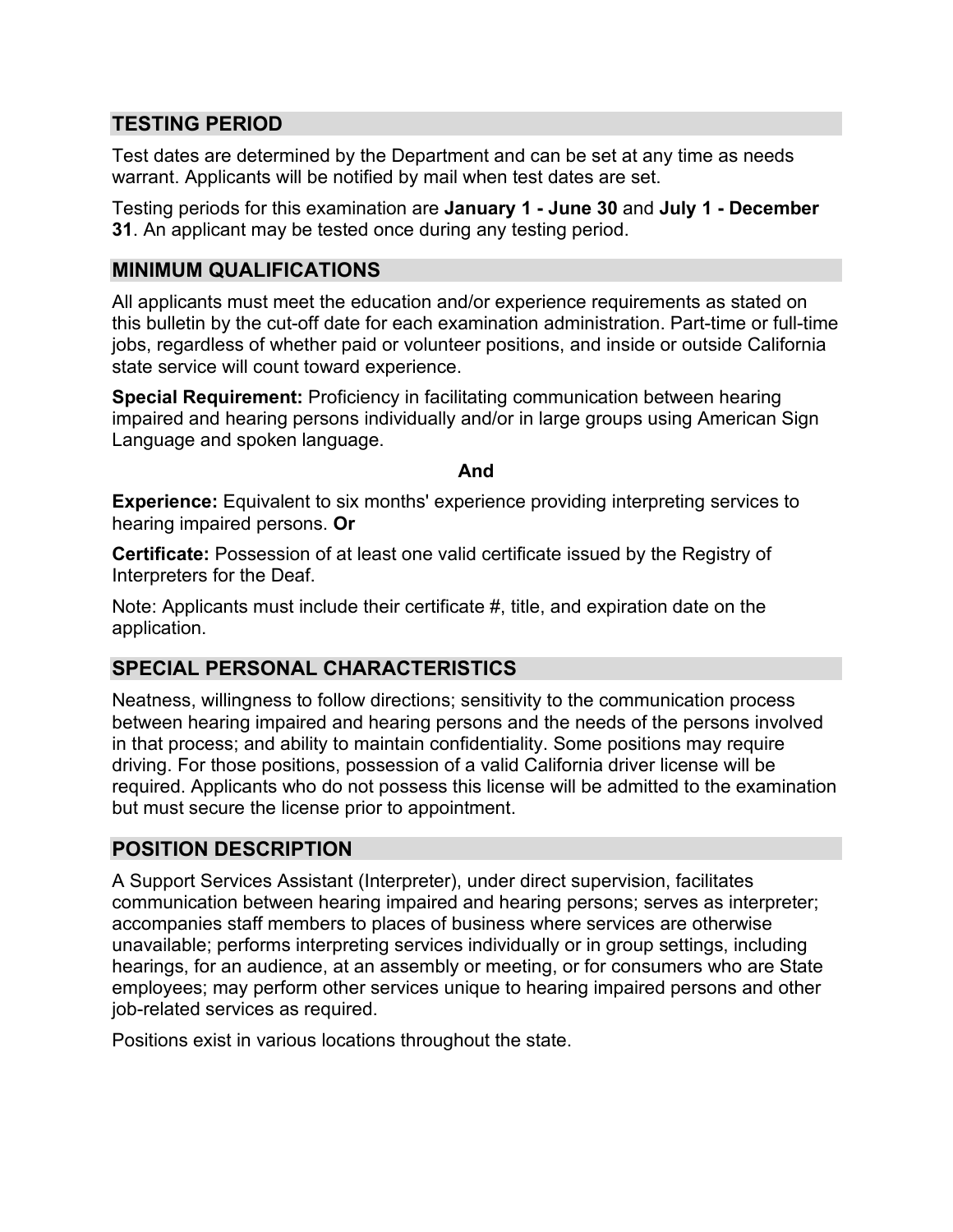# **EXAMINATION SCOPE**

#### **Qualifications Appraisal Interview -** Weighted 100% of the final score

This examination consists of a qualifications appraisal interview. To obtain a position on the eligible list, a minimum score of 70% must be received. Applicants who do not appear for the interview will be disqualified.

Applicants will be required to demonstrate their ability to perform the items listed below.

#### **Ability to:**

- 1. Demonstrate sensitivity to the communication process
- 2. Demonstrate proficiency in facilitating communication between hearing impaired and hearing persons
- 3. Interpret voiced communication into Signed English
- 4. Interpret Signed English and voice into proper English
- 5. Interpret voiced communication into American Sign Language and voice into proper English

In addition to evaluating applicants' relative knowledge, skills, and ability, as demonstrated by quality and breadth of education and/or experience, emphasis in each examination component will be measuring competitively, relative to job demands, each applicant's:

#### **Knowledge of:**

- 1. The concerns and needs of hearing impaired persons
- 2. Professional ethics of interpreting

#### **Ability to:**

1. Relate well to individuals, representatives, or other State agencies and communities

# **ELIGIBLE LIST INFORMATION**

A departmental open eligible list for the Support Services Assistant (Interpreter) classification will be established for the Department of Rehabilitation. The names of successful competitors will be merged onto the eligible list in order of final score regardless of examination date. Eligibility expires 48 months after it is established. Applicants must then retake the examination to reestablish eligibility.

Veterans' Preference will be granted for this examination. In accordance with Government Codes 18973.1 and 18973.5, whenever any veteran, or widow or widower of a veteran achieves a passing score on an open examination, he or she shall be ranked in the top rank of the resulting eligible list.

Veteran status is verified by the California Department of Human Resources (CalHR). Information on this program and the [Veterans' Preference Application \(CalHR 1093\)](https://www.jobs.ca.gov/CalHRPublic/Landing/Jobs/VeteransInformation.aspx) is available online. Additional information on veteran benefits is available at the Department of Veterans Affairs.

Career credits will not be granted in this examination.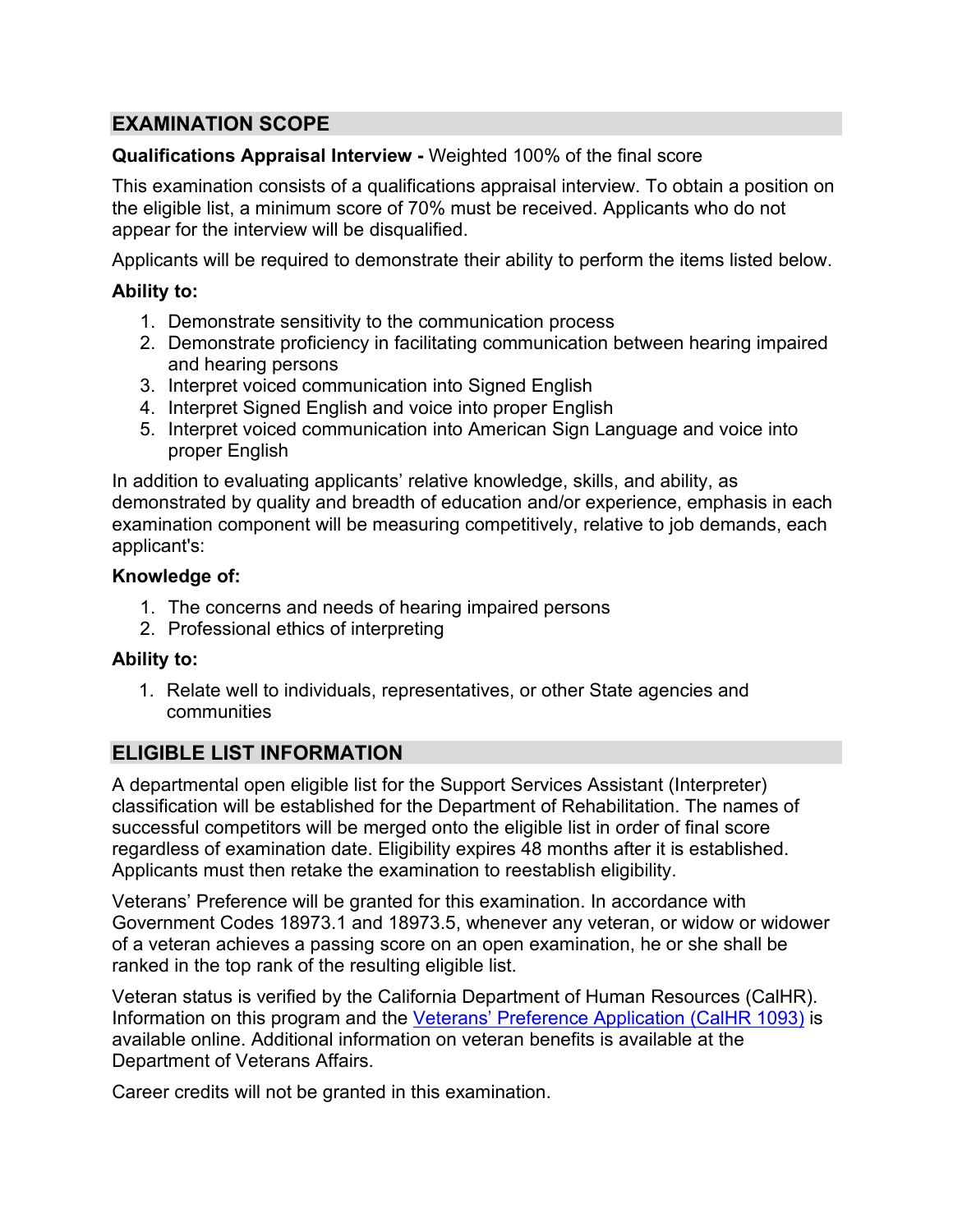# **EQUAL OPPORTUNITY EMPLOYER**

The State of California is an equal opportunity employer to all, regardless of age, ancestry, color, disability (mental and physical), exercising the right to family care and medical leave, gender, gender expression, gender identity, genetic information, marital status, medical condition, military or veteran status, national origin, political affiliation, race, religious creed, sex (includes pregnancy, childbirth, breastfeeding, and related medical conditions), and sexual orientation.

# **DRUG-FREE STATEMENT**

It is an objective of the State of California to achieve a drug-free State work place. Any applicant for State employment will be expected to behave in accordance with this objective, because the use of illegal drugs is inconsistent with the law of the State, the rules governing civil service, and the special trust placed in public servants.

# **GENERAL INFORMATION**

Examination/Employment Application (STD 678) forms are available at the California Department of Human Resources, local offices of the Employment Development Department, and through your [CalCareer](https://jobs.ca.gov/) account.

If you meet the requirements stated on this examination bulletin, you may take this examination, which is competitive. Possession of the entrance requirement does not assure a place on the eligible list. Your performance in the examination described in this bulletin will be rated against a predetermined job-related rating, and all applicants who pass will be ranked according to their score.

It is the applicant's responsibility to contact the Department of Rehabilitation's Selections and Hiring Unit at (916) 558-5545 three weeks after submission of application if a progress notice has not been received.

If the notice of interview fails to reach the applicant prior to the day of the interview due to a verified postal error, the applicant will be rescheduled upon written request.

The Department of Rehabilitation reserves the right to revise the examination plan to better meet the needs of the service, if the circumstances under which this examination was planned change. Such revision will be in accordance with civil service law and rules and all applicants will be notified.

Examination Locations: Ordinarily, interviews are scheduled in Sacramento and Santa Clarita. However, locations of interviews may be limited or extended as conditions warrant.

General Qualifications: Applicants must possess essential personal qualifications including integrity, initiative, dependability, good judgment, and ability to work cooperatively with others, and a state of health consistent with the ability to perform the assigned duties of the classification. A medical examination may be required. In open examinations, investigation may be made of employment records and personal history and fingerprinting may be required.

Eligible Lists: Eligible lists established by competitive examination, regardless of date, must be used in the following order: 1) sub-divisional promotional, 2) departmental